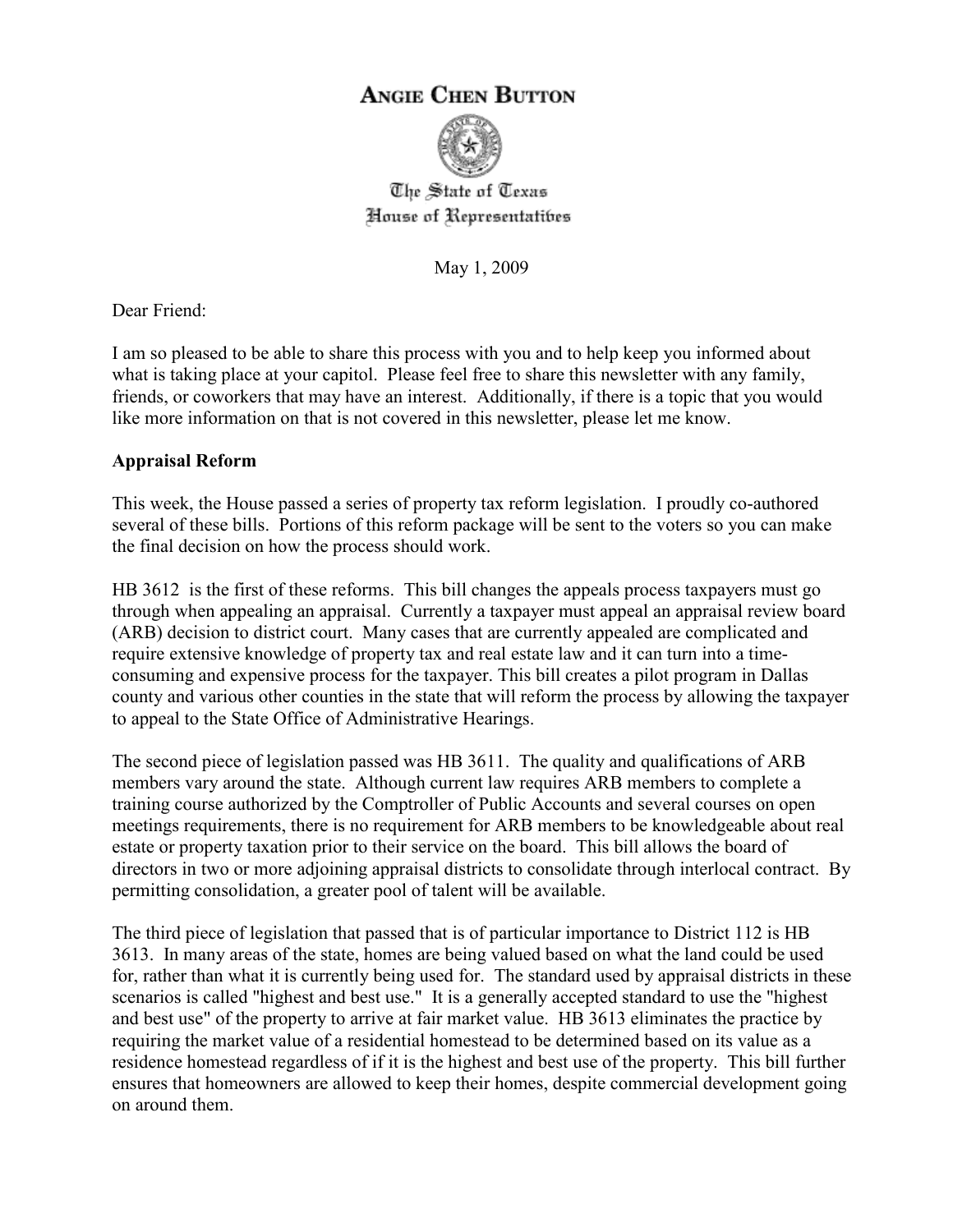### **Public Education**

On Wednesday, the House unanimously passed HB 3, the school accountability bill. HB 3 will make Texas the first state in the nation to include postsecondary readiness as a central piece of the public school accountability system by requiring schools to increase the percentage of students meeting postsecondary standards.

I believe this important piece of legislation will move us away from a one-size fits all education by easing the pressure of high-stakes testing. This testing has failed to provide an accurate picture of student achievement. By requiring a more holistic view of a child's performance, I, along with my colleagues in the House, feel public education will take a big step forward.

This bill requires students on the recommended plan to complete 4 years of English, math social studies, science, 2 years of a foreign language, and 8 electives of their and their parent's choice. This bill maintains the requirement that school districts offer a foundation and enrichment curriculum such as physical education and fine arts.

Our goals are to elevate Texas to rise among the top ten states in preparing students for postsecondary success and to close the current achievement gap. With the help of every parent, PTA member, and school official in both RISD and GISD that communicated their needs and concerns with me, we moved closer to achieving these goals.

## **H1N1 Flu (Formerly Known as Swine Flu)**

The H1N1 Flu has dominated the headlines as of late. The following situation report was provided by the State of Texas, State Operations Center (SOC) and was current as of 7:00pm Thursday.

#### **SUBJECT: H1N1 Flu**

**CURRENT SITUATION:** Due to the health emergency that exists in the State of Texas, the Governor of Texas has issued a disaster proclamation for the entire State.

As of April 30 2009, the Department of State Health Services (DSHS) has confirmed 26 cases of (H1N1 Influenza) and an additional 10 suspected cases that are awaiting confirmation. Governor Perry requested the Centers for Disease Control and Prevention (CDC) and provided 812,570 courses of antiviral medications from the Strategic National Stockpile (SNS). This plus the initial request for 37,430 courses, brings the total number of courses to 850,000 courses available in Texas as a precautionary measure to prevent the spread of H1N1 Flu.

As a result of recent H1N1 cases, some schools and districts have closed as a precautionary measure. A complete listing of school closings can be found at www.tea.state.tx.us.

**Department of State Health Services:** For general information use the Department of State Health Services website: www.dshs.state.tx.us/swineflu. For questions from the public or those who believe they have symptoms, call: 1-888- 777-5320. For questions from Health Care Providers, call: 1-877-623-6274. A link is being provided for access to the H1N1 Flu Map: http://maps.google.com/maps/ms?ie=UTF8&hl=en&t=p&msa=0&msid=106484775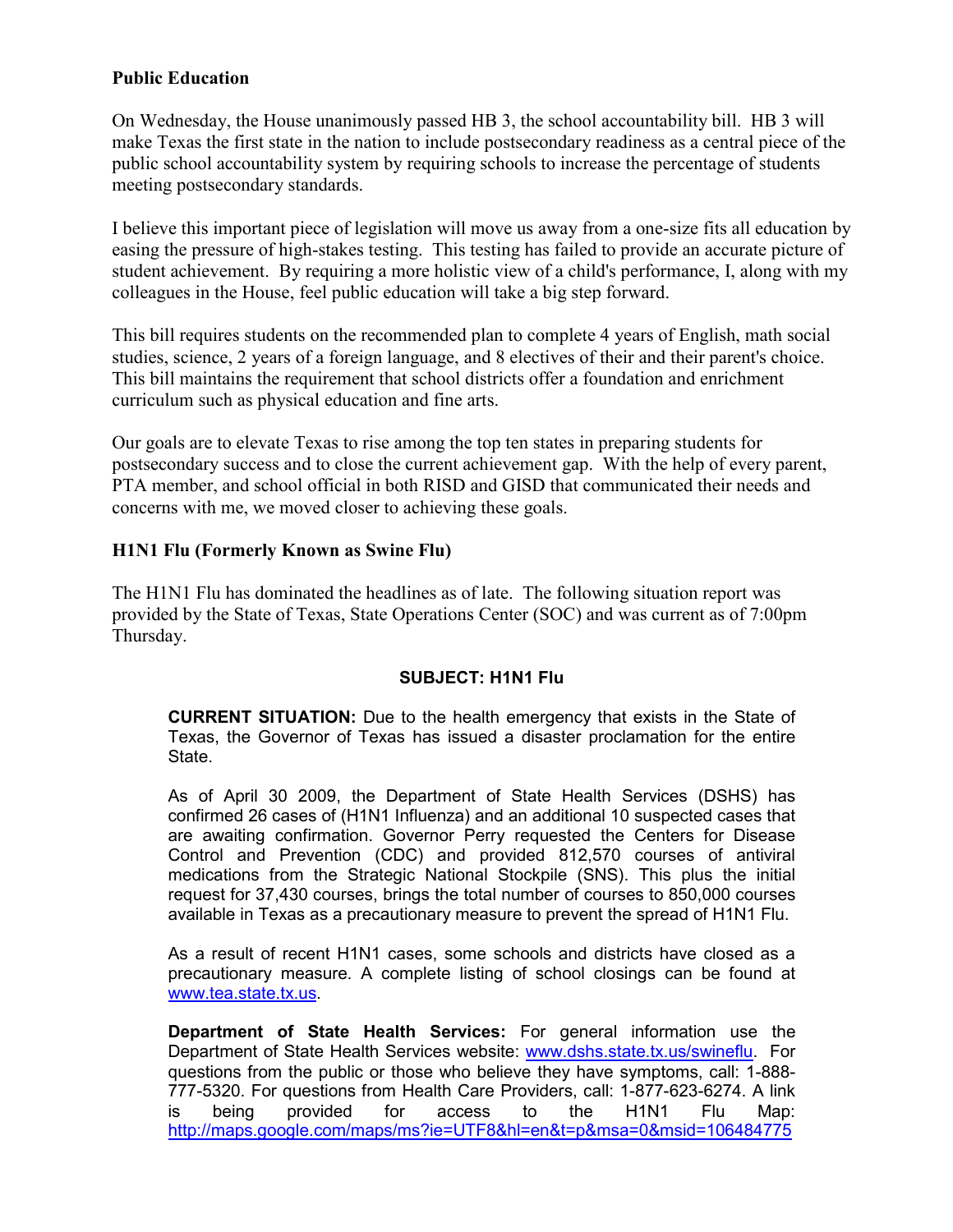090296685271.0004681a37b713f6b5950&ll=32.639375,- 10.390625&spn=26.890702,57.128906&z=5.

DSHS opened the Regional Operations Center (ROC) on Saturday, April 25, 2009 in response to the current H1N1 Flu incident. DSHS San Antonio has activated the (ROC) to coordinate public health activities for the 28 counties which comprise the Regional Advisory Council (RAC) 8 area. ROC operations are being conducted from the region offices. The ROC is specifically coordinating with public health authorities, Regional Medical Operations Center (RMOC), Department of State Health Services Multi-Agency Coordination Center (MACC) and selected Office of Emergency Management (OEM) offices.

DSHS Harlingen has activated the DSHS ROC to coordinate public health activities for 19 counties. ROC operations are being conducted from the regional office. The ROC is specifically coordinating with public health authorities, DSHS MACC, County Health Departments and selected OEM offices. The ROC is being supported and assisted by UT Brownsville – School of Public Health and the DDC McAllen Regional Liaison Officer.

DSHS Houston has activated the DSHS ROC to coordinate public health activities for the 16 counties which comprise the RAC 6/5 area. ROC operations are being conducted from the region offices. The ROC is specifically coordinating with public health authorities, CMOC, DSHS MACC, and selected OEM offices. The ROC is being supported and assisted by Harris County Office of Homeland Security and Emergency Management, and the DDC Houston Regional Liaison Officer.

The number of probable cases for H1N1 in the surveillance information update for Texas is 56.

The number of confirmed cases for H1N1 in the surveillance information update for Texas is 26.

#### **Capitol Visits**



Representative Button and Constituent Dr. Thomas Winkler